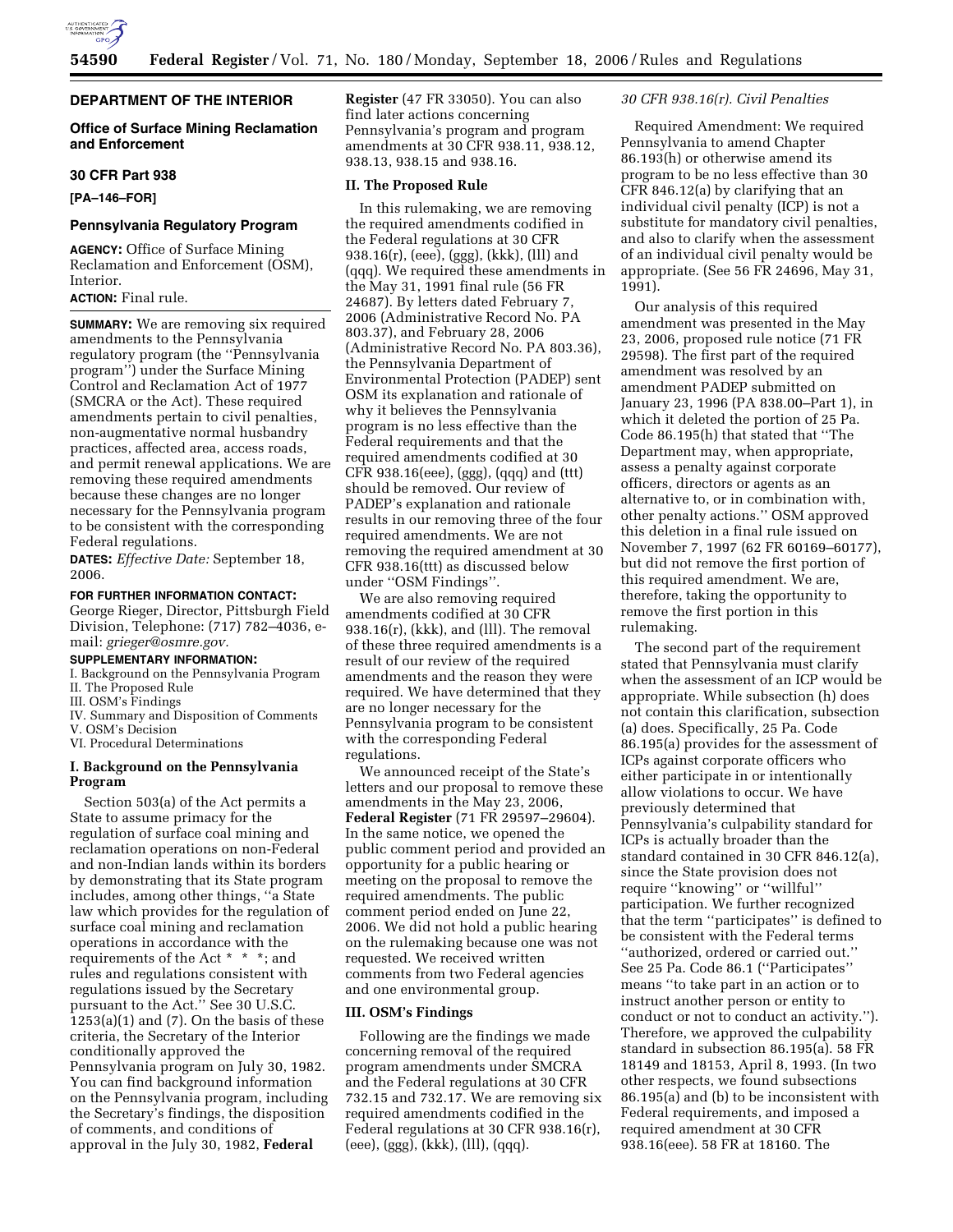disposition of that required amendment is discussed in the next finding.). We note that subsection 86.195(a) was promulgated after the imposition of 30 CFR 938.16(r), was approved in part in 1993, and is being approved in this rulemaking. This subsection sufficiently sets forth the circumstances that will result in the assessment of an ICP; therefore, we find that the second portion of the required amendment at 30 CFR 938.16(r) is satisfied, and it will be removed.

#### *30 CFR 938.16(eee). Civil Penalties*

Required Amendment: We required Pennsylvania to submit a proposed amendment to 25 Pa. Code 86.195(a) and (b) to specify that ICPs may be assessed against corporate directors or agents of the corporate permittee and to include provisions for the assessment of an ICP for a failure or refusal to comply with any orders issued by the Secretary. (See 58 FR 18149 and 18160, April 8, 1993).

For a discussion of PADEP's explanation and rationale for requesting removal of this required amendment, see the May 23, 2006, proposed rule notice (71 FR 29598). Pennsylvania has explained, by letter dated February 7, 2006 (Administrative Record No. PA 803.37), that Section 18.4 of the Pennsylvania Surface Mining Conservation and Reclamation Act (PASMCRA) states that ''the Department may assess a civil penalty upon a person or municipality  $* * * " 52 P.S.$ (Pennsylvania Statute) 1396.18d. PASMCRA provides that the term ''person'', with respect to ''any clause prescribing or imposing a penalty shall not exclude members of an association and the directors, officers or agents of a corporation.'' 52 P.S. 1396.3. Given this information, we can now find that the Pennsylvania program authorizes the issuance of ICPs, which are ''penalties'', to corporate directors and agents, as well as corporate officers. Therefore, the first portion of the required amendment at 30 CFR 938.16(eee) is unnecessary, and it will be removed.

OSM imposed the second element of the required amendment because it believed that the State lacked the authority to issue ICPs for a ''failure or refusal to comply with an order issued by the Secretary under the Act (such as an order to revise a permit).'' (58 FR 18153). However, Pennsylvania has informed us, by letter dated February 7, 2006 (Administrative Record No. PA 803.37), that the term ''violation'', contained in subsection 86.195(a), includes an individual's failure to comply with an order to modify a permit. In support of its contention, the

State cited 25 Pa. Code 86.213, which authorizes the PADEP to issue orders to modify, suspend or revoke permits. Failure to comply with a permit-based order, according to PADEP, constitutes a ''violation'', as that term is commonly understood. See, *e.g.*, Black's Law Dictionary 1564 (7th ed. 1999) (''violation'' is defined as ''an infraction or breach of the law'' or, the ''act of breaking or dishonoring the law.'') (Emphasis added) For these reasons, Pennsylvania contends that 25 Pa. Code 86.195(a) provides for the issuance of ICPs for failure to comply with any order issued by the PADEP, including orders with respect to permits. Our analysis of PADEP's explanation and rationale concludes that the Pennsylvania program includes the necessary authority to assess ICPs and provides for the assessment of ICPs for failure to comply with any orders issued by the Secretary. We find that the second portion of the required amendment at 30 CFR 938.16(eee) is unnecessary, and it will be removed.

### *30 CFR 983.16(ggg). Non-augmentative Normal Husbandry Practices*

Required Amendment: We required Pennsylvania to submit a proposed amendment to 25 Pa. Code 86.151(d) to define the point at which seeding, fertilization, irrigation, or rill and gully repairs cease to be augmentative and may be considered non-augmentative normal husbandry practices. Moreover, Pennsylvania was required to submit a proposed amendment to require that such practices be evaluated and approved in accordance with the State program amendment process and 30 CFR 732.17 (58 FR 18160).

For a full discussion of PADEP's explanation and rationale for requesting removal of this required amendment, see the May 23, 2006, proposed rule notice (71 FR 29600). Pennsylvania has explained, by letter dated February 28, 2006 (Administrative Record No. PA 803.36), that its regulations define the point at which practices cease to be selective husbandry and become subject to liability extension in a manner that is consistent with the Federal regulations at 30 CFR 816/817.116(c)(4). Specifically, Pennsylvania cited other portions of 25 Pa. Code 86.151(d), which declare that normal husbandry practices, such as ''pest and vermin control, pruning, repair of rills and gullies or reseeding or transplanting or both'', will not require restarting the revegetation responsibility period so long as they ''constitute normal conservation practices within the region for other land with similar uses.'' We note that the quoted language is

consistent with, and therefore no less effective than, its Federal counterparts at 30 CFR 816/817.116(c)(4) (''Approved practices shall be normal husbandry practices within the region for unmined lands having land uses similar to the approved postmining land use of the disturbed area, including such practices as disease, pest, and vermin control; and any pruning, reseeding, and transplanting specifically necessitated by such actions''). Finally, we note that our 1993 disapproval of the word ''augmented'', in the last sentence of subsection 86.151(d), remains in place. We disapproved this word because its presence created the inference that there could be instances when ''augmented'' seeding would not necessitate restarting of the revegetation liability period. See 58 FR 18154. However, we neglected to codify the disapproval on April 8, 1993, and are therefore taking the opportunity to correct this oversight. The information provided by Pennsylvania, coupled with the disapproval of the word ''augmented'', persuade us that the State program adequately defines the point at which seeding, fertilization, irrigation, or rill and gully repairs cease to be augmentative and may be considered non-augmentative normal husbandry practices. Therefore, we find that the first portion of the required amendment at 30 CFR 938.16(ggg) is unnecessary, and it will be removed.

With respect to the second portion of the required amendment, Pennsylvania informed us, by letter dated February 28, 2006 (Administrative Record No. PA 803.36), that it has not approved any alternative selective husbandry practices beyond those already approved in 25 Pa. Code 86.151(d). If such additional ''non-augmentative normal husbandry practices'' are proposed, Pennsylvania will submit them to OSM in accordance with the State program amendment process before these practices are approved in Pennsylvania. Based upon this assurance, we find that the second portion of 30 CFR 938.16(ggg) has been satisfied and will be removed. However, we will continue to monitor the Pennsylvania program through Federal oversight and may in the future take action if we find that the State is not implementing its program in accordance with this finding.

### *30 CFR 938.16(kkk). Affected Area*

Required Amendment: We codified a required amendment at 30 CFR 938.16(kkk) requiring PADEP to submit a proposed amendment to 25 Pa. Code 88.1 requiring that the definition of affected area include all roads that receive substantial use and are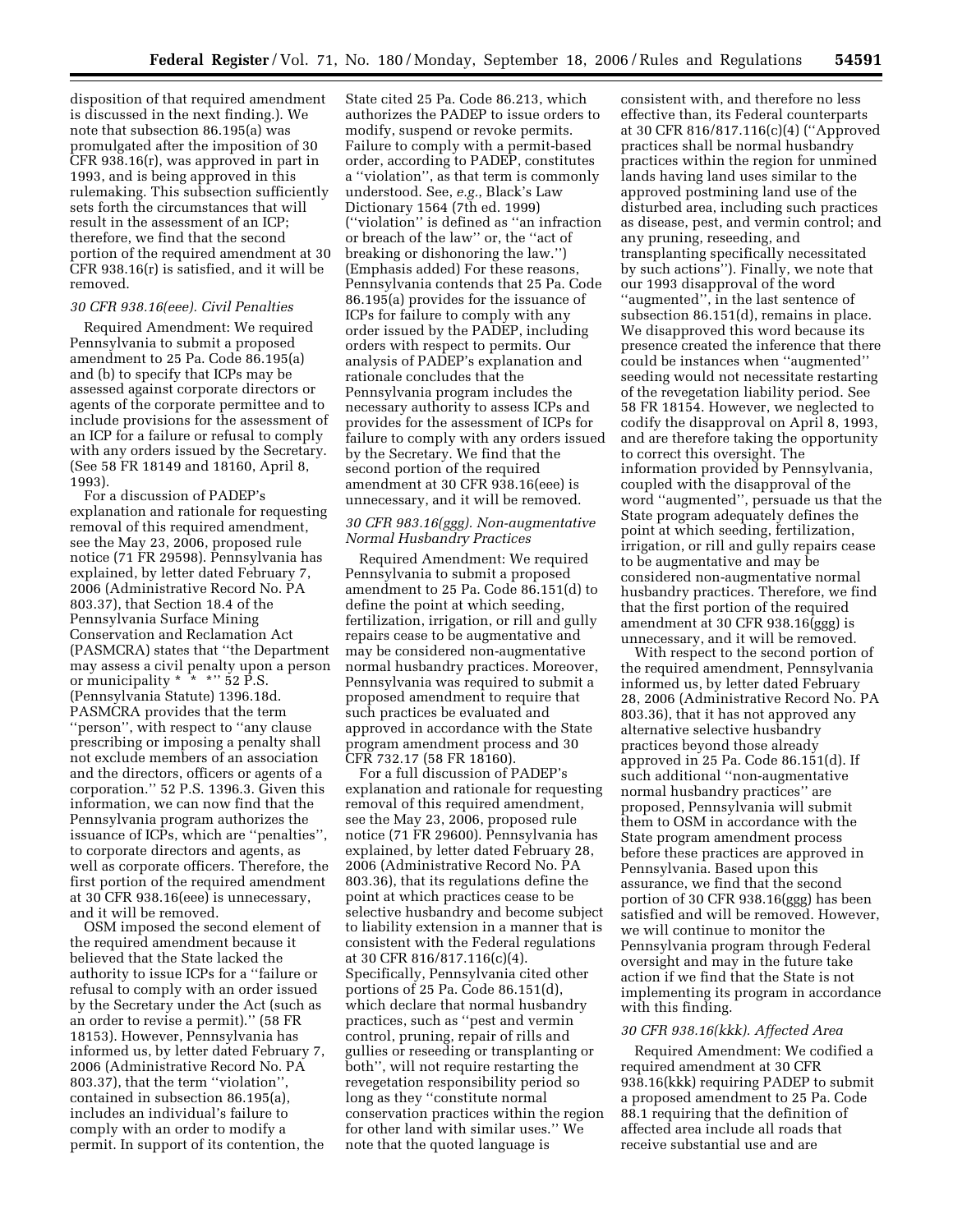substantially impacted by the mining activity (58 FR 18160). After further review, OSM has determined that the required program amendment at 30 CFR 938.16(kkk) was mistakenly imposed, because the Pennsylvania program includes a ''road rule'' consistent with OSM's 1988 regulation. A full explanation of our rationale can be reviewed in the May 23, 2006 proposed rule notice (71 FR 29600–29601).

Specifically, Pennsylvania's anthracite mining regulations define ''road'' to include ''access and haul roads constructed, used, reconstructed, improved or maintained for use in coal exploration or surface coal mining activities.'' 25 Pa. Code 88.1. This portion is substantively identical to its Federal counterpart at 30 CFR 701.5. The Federal definition of ''road'', promulgated in 1988, contains no reference to the ''affected area'', since OSM concluded that its new ''road'' definition was ''clear on its own terms as to which roads are included.'' (See 53 FR 45190 and 45192, November 8, 1988). OSM also determined that the definition of ''affected area'', as partially suspended, ''no longer provides additional guidance as to which roads are included in the definition of 'surface coal mining operations.' '' (See 53 FR 45193). In other words, as of December 8, 1988 (the effective date of the final rule promulgated on November 8, 1988), a ''road'' meeting the criteria of the definition at 30 CFR 701.5 would be regulated as a surface coal mining operation, without regard to the suspended portion of the ''affected area'' definition. Moreover, the definition of ''road'' is broad enough to be capable of including some public roads. In fact, OSM expressly declined to exclude public roads from the definition, because ''[j]urisdiction under the Act and applicability of the performance standards are best determined on a caseby-case basis by the regulatory authority.'' See 53 FR 45193. Indeed, the 1988 ''road'' definition focuses on the use of the road by the mining operation, rather than use by the public, thereby alleviating the concern that resulted in the partial invalidation of the ''public roads'' exclusion within the definition of ''affected area'' in 1985. (See In Re: Permanent Surface Mining Regulation Litigation, 620 F. Supp. 1519, 1581–2 (D.D.C. 1985). Since Pennsylvania's regulations contain a substantively identical counterpart to the Federal definition of ''road'', an amendment to the State's ''affected area'' definition is unnecessary and should not have been required in 1993. Therefore, the

required amendment at 30 CFR 938.16(kkk) will be removed.

## *30 CFR 938.16(lll). Access Roads*

Required Amendment: We required that Pennsylvania submit a proposed amendment to Section 88.1 to require that the definition of access road include all roads that are improved or maintained for minimal and infrequent use and that the area of the road is comprised of the entire area within the right-of-way, including roadbeds, shoulders, parking and side areas, approaches, structures, and ditches. (58 FR 18160) After further review, OSM has determined that the required program amendment at 30 CFR 938.16(lll) was mistakenly imposed since the Pennsylvania program contains a definition consistent with OSM's regulation. For a full explanation of our review of the Pennsylvania program which led to our determination that this amendment is satisfied without any further action by Pennsylvania, please review the May 23, 2006, proposed rule notice (71 FR 29601).

Specifically, Pennsylvania's anthracite mining regulations define ''road'' to include ''access and haul roads constructed, used, reconstructed, improved or maintained for use in coal exploration or surface coal mining activities.'' 25 Pa. Code 88.1. Moreover, Pennsylvania defines ''access road'' to include roads ''located \* \* \* for minimal or infrequent use.'' Id. Finally, the Pennsylvania definition of ''road'' contains the following language required by 30 CFR 938.16(lll): ''A road consists of the entire area within the right-of-way, including the roadbed shoulders, parking and side areas, approaches, structures, [and] ditches.'' Id. Read together, Pennsylvania's definitions of ''access road'' and ''road'' satisfy the required amendment. Indeed, OSM would not have imposed the requirement in 1993 if it had first examined these two definitions. Therefore, we will remove this required amendment.

#### *30 CFR 938.16(qqq). Permit Renewals*

Required Amendment: We required Pennsylvania to submit a proposed amendment to § 86.55(j), or otherwise amend its program, to require that any applications for permit renewal be submitted at least 120 days before the permit expiration date. (62 FR 60169 and 60171, November 7, 1997.)

For a full discussion of PADEP's explanation and rationale for requesting removal of this required amendment, see the May 23, 2006, proposed rule notice (71 FR 29601). Pennsylvania explained to us, by letter dated February

7, 2006 (Administrative Record No. PA 803.37), that its program provides sufficient safeguards to assure that renewals filed under § 86.55(j) are required to meet the public notice and participation requirements, and that coal mining will not continue after the permit expiration date. Nevertheless, § 86.55(j) appears to allow permittees to submit renewal applications within 120 days of permit expiration. This provision is silent, however, with respect to the consequences that flow from an untimely filing. In 1997, we concluded that this allowance rendered the Pennsylvania program less stringent, per se, than subsection 506(d)(3) of SMCRA and less effective, per se, than the Federal regulations at 30 CFR 774.15(b). Both Federal provisions require that renewal applications be filed at least 120 days prior to permit expiration. Since our 1997 decision, we have had the opportunity to reexamine our position. In a May 10, 2000, rulemaking, we partially disapproved a Kentucky statute that would have allowed coal mining operations to continue on an expired permit, so long as the permittee had submitted a renewal application, even where that application was not filed in a timely fashion. 65 FR 29949 and 29953. In response to a commenter who asserted that the filing of an untimely renewal application (*i.e.*, an application filed within 120 days of expiration) violates subsection 506(d)(3) of SMCRA, we stated that:

(W)e agree with the commenter that the untimely filing of a renewal application can constitute a violation of Section 506(d)(3) \* \* \* We do not agree, however, that allowing the filing of a late renewal application violates Section 506(d)(3). Instead, we believe this provision is sufficiently flexible to allow consideration of untimely application, so long as the permit renewal procedures, which include public participation, are properly followed.

### 65 FR 29951 (Emphasis in original)

We believe this rationale applies with equal force here. Pennsylvania's program already contains an advance filing requirement at 25 Pa. Code 86.55(c). Failure to comply with this provision can constitute a violation, just as failure to comply with the 120 day filing requirement can constitute a violation of SMCRA under a Federal program. Moreover, this requirement is more stringent than the Federal one since it requires renewal applications to be filed at least 180 days prior to expiration. Therefore, we conclude that it is unnecessary for Pennsylvania to incorporate a 120 day advance filing requirement. Neither the Federal nor the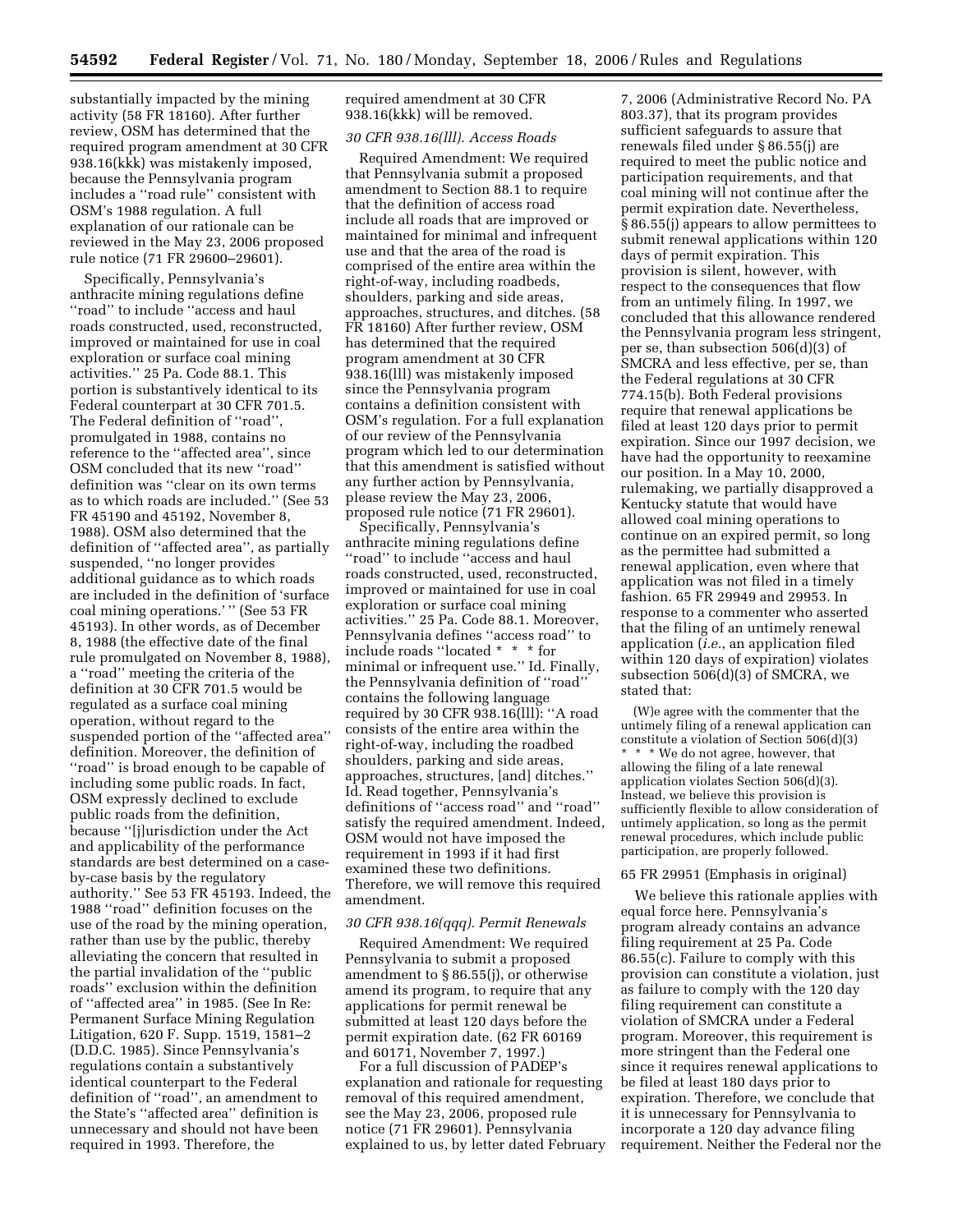State provision expressly bars the renewal of a permit if the application was not timely filed. We find that subsection 86.55(j) is not inconsistent with subsection 506(d)(3) of SMCRA or with 30 CFR 774.15(b). Finally, Pennsylvania's program requires that all renewal applications be subject to the public notice and participation requirements of 25 Pa. Code 86.31. See 25 Pa. Code 86.55(d).

For the above-stated reasons, we find that the required amendment at 30 CFR 938.16(qqq) is no longer necessary and the Pennsylvania program is consistent with SMCRA and the Federal regulations, and it will be removed.

### *30 CFR 938.16(ttt). Noncoal Waste In Refuse Piles*

Required Amendment: OSM required Pennsylvania to submit a proposed amendment to 25 Pa. Code 88.321 and 90.133, or otherwise amend its program, to require that no noncoal waste be deposited in a coal refuse pile or impounding structure. (See 62 FR 60177). PADEP requested the removal of 30 CFR 938.16(ttt), by letter dated February 7, 2006 (Administrative Record No. PA 803.37), on the fact that the Pennsylvania program does not allow for noncoal waste to be deposited in a coal refuse pile or impounding structure.

First, as we noted in the proposed rule for this rulemaking, the requirement to amend Section 88.321 was improperly imposed, because anthracite mining performance standards, including 25 Pa. Code 88.321, are exempt from the obligation to comply with SMCRA's performance standards, by virtue of section 529 of SMCRA. See 71 FR 29602. Therefore, we are removing that portion of the required amendment codified at 30 CFR 938.16(ttt).

With respect to the requirement to amend 25 Pa. Code 90.133, PADEP explains in their letter of February 7, 2006, that protections are provided throughout the Pennsylvania program prohibiting noncoal materials from being deposited on a coal refuse site or impounding structure. For a full explanation of Pennsylvania's explanation and rationale for requesting removal of this required amendment, see the May 23, 2006, proposed rule notice (71 FR 29602).

In our November 7, 1997, final rule, we were concerned that § 90.133 appears to prohibit placement of the listed materials, and other materials with low ignition points, in refuse piles or impoundment structures. The Federal regulation at 30 CFR 816.89(c), on the other hand, expressly prohibits the

placement of any noncoal mine waste in these two areas. See 62 FR 60274.

PADEP contends that the reference to listed materials, and others with low ignition points, does not imply that other noncoal waste are acceptable for disposal at coal refuse sites. Rather, PADEP asserts that the inclusion of this language was ''meant to emphasize the need to restrict the presence of combustible materials that could cause the coal refuse to ignite.'' (Id). Furthermore, PADEP asserts that § 90.133 does require that all noncoal wastes be disposed of in accordance with the State's Solid Waste Management Act. That statute, found at 35 P.S. 6018.101 *et seq.*, however, does not expressly prohibit noncoal wastes from being placed in coal refuse piles or impounding structures.

Based on the above-stated analysis, OSM has reviewed this proposed amendment and determined that the Pennsylvania program does not include any express prohibitions against placement of any noncoal waste materials in a coal refuse pile or impoundment similar to those found at 30 CFR 816.89(c). Because of this we cannot remove the required amendment at 30 CFR 938.16(ttt) at this time.

### **IV. Summary and Disposition of Comments**

### *Public Comments*

We asked for public comments on the amendment in a **Federal Register** Notice dated May 23, 2006 (71 FR 29597– 29604).

We received specific comments from the Citizens for Pennsylvania's Future (Pennfuture) stating that OSM ignored its duty, which they assert was in existence until a regulatory change effective October 20, 2005, to initiate action under 30 CFR part 733 (part 733) after Pennsylvania failed to submit amendments, or at least descriptions thereof, within 60 days of the promulgation of the requirements to submit program amendments to address deficiencies. In support of its contention, Pennfuture cited 30 CFR 732.17(f)(2), State program amendments, which states that: ''If the State regulatory authority does not submit the proposed amendment or description and the timetable for enactment within 60 days from the receipt of the notice, or does not subsequently comply with the submitted timetable, or if the amendment is not approved under this section, the Director shall begin proceedings under 30 CFR part 733 to either enforce that part of the State program affected or withdraw approval,

in whole or in part, of the State program and implement a Federal program.''

In response, we note that the issue of whether OSM should have initiated part 733 proceedings against Pennsylvania for its failure to timely comply with the requirements at 30 CFR 938.16(r), (eee),  $(ggg), (kkk), (lll), (qqq), and (ttt) is$ simply not germane to this rulemaking. Rather, the questions presented to OSM are whether the various rationales put forth by OSM, or the PADEP, to support removal of these requirements are sufficient to justify findings that the Pennsylvania program is consistent with SMCRA and the Federal regulations in the areas addressed by the required amendments intent and language. We make determinations to remove these required amendments where we find that the answer to this question is yes. This finding makes the issue of whether part 733 action should have been taken moot. Where we find that the rationales are not sufficient to justify findings that the Pennsylvania program is consistent with SMCRA and the Federal regulations, we will act in accordance with 30 CFR 732.17, which now allows us some discretion as to whether to initiate action under part 733. Under either outcome, the former provision at 30 CFR 732.17(f)(2) would be inapplicable.

Pennfuture also stated that neither Pennsylvania's rationale for removal of some of the requirements, or OSM's rationale supplied on its own initiative to justify the removal of the remaining requirements, were submitted in a timely manner. In support of this argument, Pennfuture cited section 526(a)(1) of SMCRA, 30 U.S.C. 1276(a)(1), which requires that any petition for review of an OSM rulemaking decision with respect to a State program must be filed within 60 days, unless ''the petition is based solely on grounds arising after the sixtieth day.'' Pennfuture contends that OSM is violating this provision because the rationale provided herein by OSM and the PADEP existed, in each instance, at the time OSM imposed the required amendments. Thus, Pennfuture argues, section 526(a)(1) bars both OSM and the PADEP from reconsideration of the rationale that led to the imposition of those required amendments. It asserts that to allow the State ''a second bite at the apple'' would ignore the doctrine of administrative finality and create a slippery slope. According to Pennfuture, OSM would then be obligated to entertain a request by any party for the ''rescission of, or the addition of conditions to, OSM's approval of program amendments, even where those requests are not based solely on grounds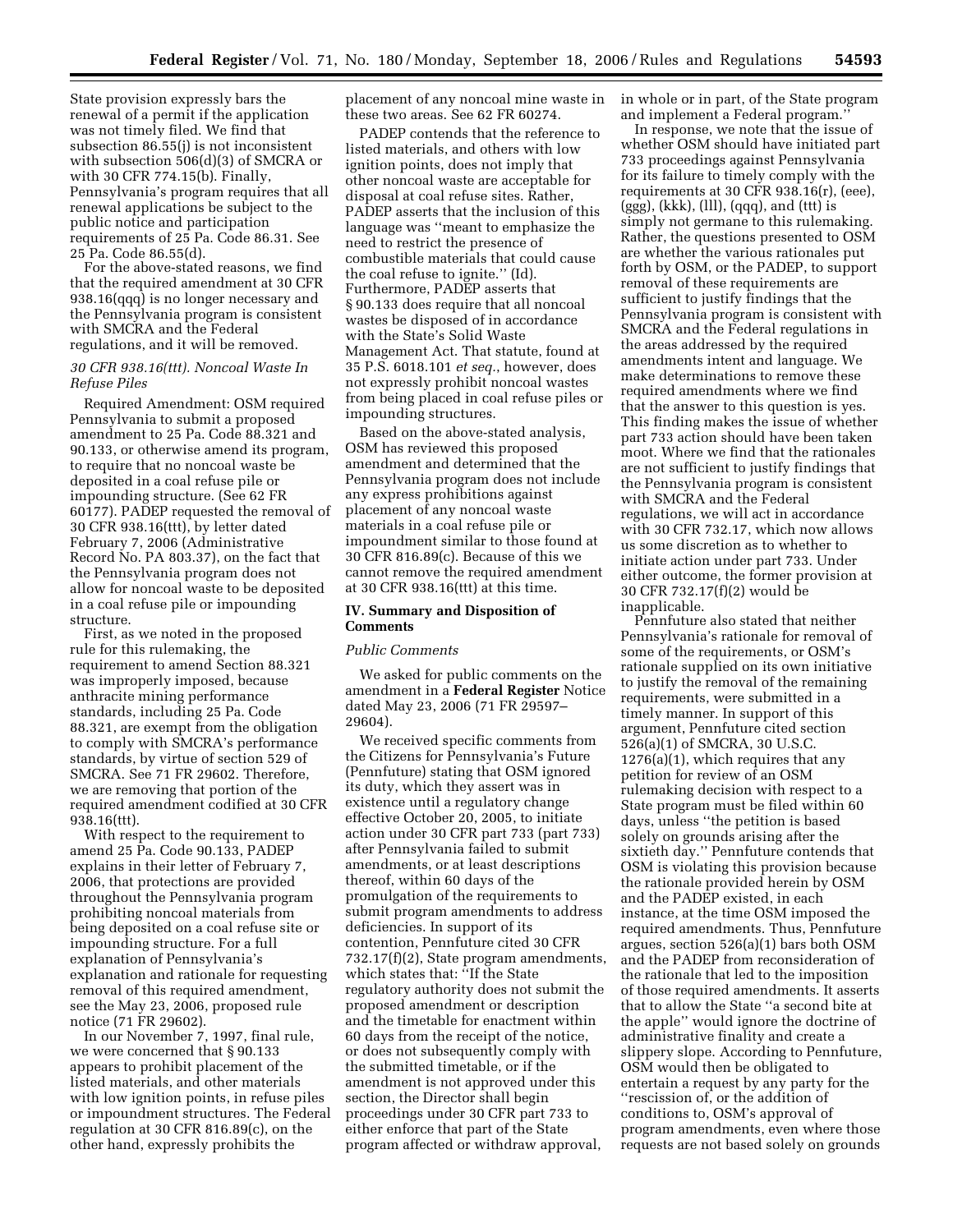that arose after the 60-day deadline for filing a petition for review expired.''

We disagree with Pennfuture's interpretation because its argument fails to recognize the distinction between the judicial review opportunity mandated by SMCRA and OSM's discretion to reconsider its previously held position. Section 526(a)(1) prescribes the conditions that must be met in order for an entity to obtain judicial review of a State program amendment decision. If the party meets the criteria of this section, judicial review is mandatory; i.e., OSM has no discretion to prevent review of its decision in this instance. It simply does not follow, however, that this statutory mandate also prevents OSM from electing to reconsider a decision, and its underlying rationale, even where that reconsideration is based on information or argument that existed when the original decision is made.

It is a long established precedent that an agency may reverse its position, so long as it provides sufficient rationale for the change. See, e.g., *Pennsylvania Dept. of Public Welfare* v. *United States*, 781 F.2d 334, 339 (3rd Cir. 1986) (''An agency may change course, as long as it supplies a reasoned explanation for the shift; the same 'arbitrary and capricious' standard is applied on review of the new action.''). We believe that sufficient rationale is set forth in this rulemaking to justify our removal of each of the subject required amendments.

We agree with Pennfuture that our action today may encourage parties to demand rescission of, or additional conditions placed upon, previous State program amendment approvals. Nevertheless, persons have always been free to ask OSM to reconsider a decision. Where OSM receives such a request it will review the information and arguments in support thereof then exercise its discretion to grant or deny it. Such discretion must be employed reasonably, of course, just as it was in each of the instant matters.

Pennfuture argues that Pennsylvania's clarification of the approved program required by 30 CFR 938.16(r) must be incorporated into the State's approved program, perhaps in the form of a technical guidance document or written policy explaining how the State assesses ICPs. We disagree, because Pennsylvania's clarifications, and our rationale for removing the required amendment, are based on statutory and regulatory provisions contained in the State's approved program.

Pennfuture also asserts that OSM is wrong to state that the required amendment at 938.16(kkk) was rendered moot by the earlier promulgation of

OSM's ''road rule'' in 1988. A matter is generally rendered moot, Pennfuture contends, by subsequent, rather than previous, events. Thus, the 1993 required amendment cannot have been mooted by the 1988 rulemaking.

In response, we agree that we could have selected a more appropriate adjective to describe the vitality, or lack thereof, imbued within 30 CFR 938.16(kkk), pertaining to the anthracite regulatory definition of ''affected area.'' Instead, we might have said that this required amendment was mistakenly imposed, since the Pennsylvania program contains a ''road rule'' consistent with OSM's 1988 regulation. Indeed, we have set forth this precise rationale in the finding, contained herein, that the required amendment can be removed.

Pennfuture contends that OSM correctly imposed the required amendment at 30 CFR 938.16(lll) because Pennsylvania made a deliberate choice to define ''access road'' differently in its anthracite regulations, since the program also contains ''access road'' definitions for surface mining and coal refuse disposal operations. Thus, Pennfuture argues, Pennsylvania intended that its anthracite definition of ''access road'' be different in scope than its counterpart definition for other types of mining. Finally, Pennfuture states that there is no indication that the definition of ''road'' in § 88.1, which we now rely upon to support removal of the required amendment, differed in any respect when the required amendment was imposed in 1993. At most, the definition of ''road'' creates an ambiguity about the scope of ''access roads'' so OSM acted reasonably in 1993 to remove that ambiguity.

In response, we note that had we taken the definition of ''road'' into account in 1993, we would not have imposed the required amendment. That definition, which has no counterpart in Chapter 87 (surface mining) or in Chapter 90 (coal refuse disposal), explicitly includes ''access roads'', and expressly includes all roads that are ''improved or maintained'' for use in coal exploration or surface coal mining activities. Thus, we believe there is no ambiguity with respect to the scope of regulated access roads in Pennsylvania, and have consequently determined that the required amendment at 30 CFR 938.16(lll) is unnecessary.

Pennfuture also contends that OSM cannot rely on the rationale from the May 10, 2000, Kentucky program rulemaking (65 FR 29949) to justify removal of the required amendment at 30 CFR 938.16(qqq). We disagree, for the reasons set forth in our finding above.

Both Kentucky's and Pennsylvania's programs contain advance filing requirements for permit renewal applications. In Kentucky, we concluded that failure to adhere to its requirement did not bar the issuance of permit renewals. Because we reach the same conclusion today with respect to Pennsylvania, we further conclude that the required amendment creates a superfluous, and therefore unnecessary, obligation.

Finally, Pennfuture asserts that the technical guidance document referred to in the proposed rule as a rationale to remove 30 CFR 938.16(qqq), must be made part of the approved program. We disagree with this perspective. Although the document is not part of the Pennsylvania program, it is an extension of how the program is implemented. Moreover, our finding above does not rely upon the technical guidance document, but on the regulation itself.

#### *Federal Agency Comments*

Under 30 CFR 732.17(h)(11)(i) and section 503(b) of SMCRA, we requested comments on the amendment from various Federal agencies (Administrative Record No. PA 803.40). The Mine Safety and Health Administration (MSHA), District 1 and 2 responded (Administrative Record Nos. PA 803.42 and PA 803.41) with no specific comments to the removal of these required amendments.

### *Environmental Protection Agency (EPA) Comments*

Under 30 CFR 732.17(h)(11)(i), we requested comments on the amendment from EPA (Administrative Record No. PA 802.31). The EPA, Region III, responded that they had determined that OSM's removal of the required amendments would not be inconsistent with the Clean Water Act (Administrative Record No. PA 803.44).

#### **V. OSM's Decision**

Based on the above findings, we are removing the required amendments at 30 CFR 938.16 (r), (eee), (ggg), (kkk), (lll), and (qqq). We are also codifying a disapproval of the word ''augmented'', which is contained in the last sentence of 25 Pa. Code 86.151(d).

To implement this decision, we are amending the Federal regulations at 30 CFR 938.12, 938.15 and 938.16 which codify decisions concerning the Pennsylvania program. We find that good cause exists under 5 U.S.C. 553(d)(3) to make this final rule effective immediately. Section 503(a) of SMCRA requires that the State's program demonstrate that the State has the capability of carrying out the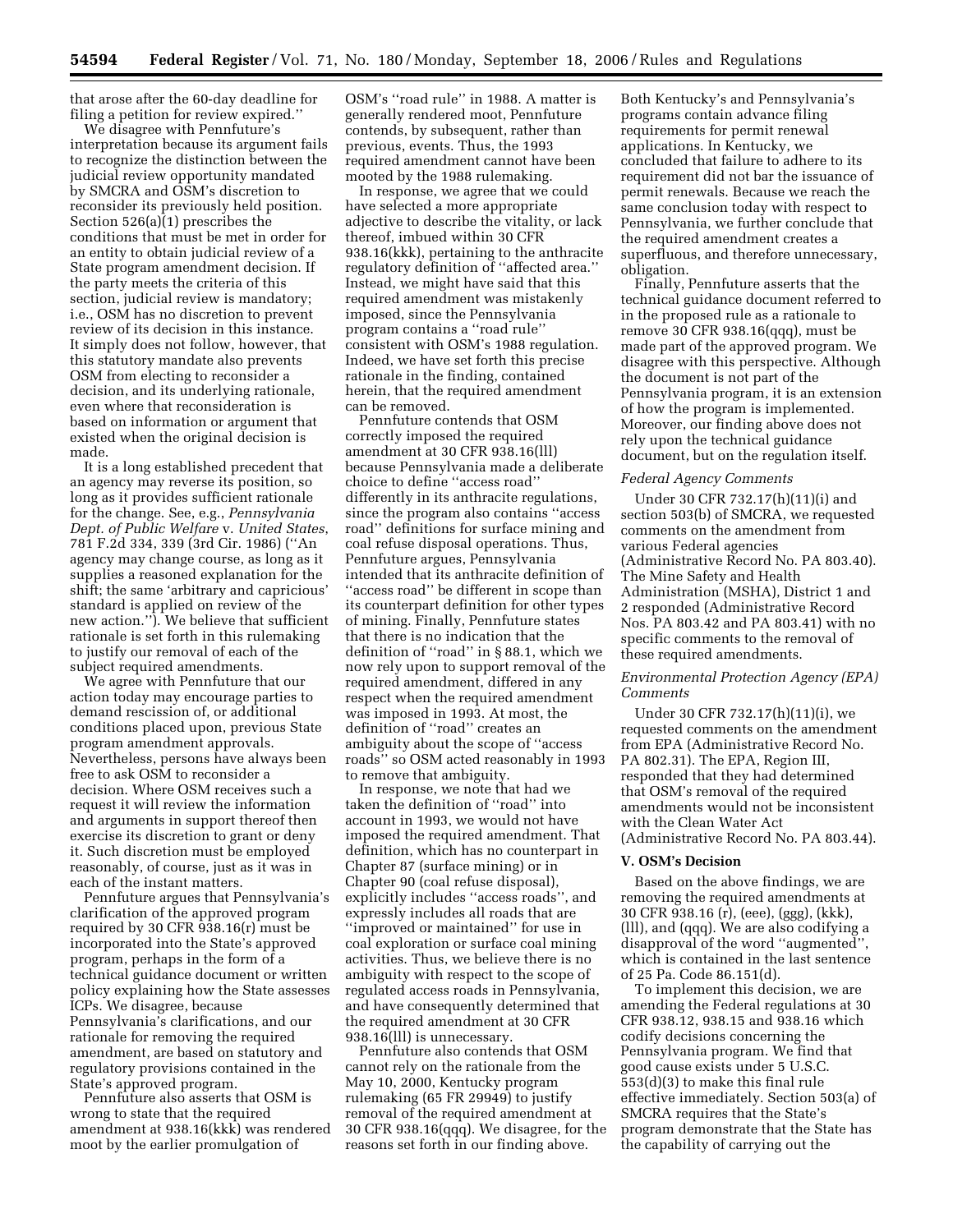provisions of the Act and meeting its purposes. Making this regulation effective immediately will expedite that process. SMCRA requires consistency of State and Federal standards.

#### **VI. Procedural Determinations**

#### *Executive Order 12630—Takings*

This rule does not have takings implications. This determination is based on the analysis performed for the counterpart Federal regulation.

### *Executive Order 12866—Regulatory Planning and Review*

This rule is exempted from review by the Office of Management and Budget under Executive Order 12866.

### *Executive Order 12988—Civil Justice Reform*

The Department of the Interior has conducted the reviews required by Section 3 of Executive Order 12988 and has determined that this rule meets the applicable standards of Subsections (a) and (b) of that section. However, these standards are not applicable to the actual language of State regulatory programs and program amendments because each program is drafted and promulgated by a specific State, not by OSM. Under sections 503 and 505 of SMCRA (30 U.S.C. 1253 and 1255) and the Federal regulations at 30 CFR 730.11, 732.15, and 732.17(h)(10), decisions on proposed State regulatory programs and program amendments submitted by the States must be based solely on a determination of whether the submittal is consistent with SMCRA and its implementing Federal regulations and whether the other requirements of 30 CFR parts 730, 731, and 732 have been met.

#### *Executive Order 13132—Federalism*

This rule does not have federalism implications. SMCRA delineates the roles of the Federal and State governments with regard to the regulation of surface coal mining and reclamation operations. One of the purposes of SMCRA is to ''establish a nationwide program to protect society and the environment from the adverse effects of surface coal mining operations.'' Section 503(a)(1) of SMCRA requires that State laws regulating surface coal mining and reclamation operations be ''in accordance with'' the requirements of SMCRA, and Section 503(a)(7) requires that State programs contain rules and regulations ''consistent with'' regulations issued by the Secretary pursuant to SMCRA.

## *Executive Order 13175—Consultation and Coordination With Indian Tribal Government*

In accordance with Executive Order 13175, we have evaluated the potential effects of this rule on Federallyrecognized Indian tribes and have determined that the rule does not have substantial direct effects on one or more Indian tribes, on the relationship between the Federal Government and Indian tribes, or on the distribution of power and responsibilities between the Federal Government and Indian Tribes. Pennsylvania does not regulate any Native Tribal lands.

# *Executive Order 13211—Regulations That Significantly Affect the Supply, Distribution, or Use of Energy*

On May 18, 2001, the President issued Executive Order 13211 which requires agencies to prepare a Statement of Energy Effects for a rule that is (1) considered significant under Executive Order 12866, and (2) likely to have a significant adverse effect on the supply, distribution, or use of energy. Because this rule is exempt from review under Executive Order 12866 and is not expected to have a significant adverse effect on the supply, distribution, or use of energy, a Statement of Energy Effects is not required.

### *National Environmental Policy Act*

This rule does not require an environmental impact statement because Section 702(d) of SMCRA (30 U.S.C. 1292(d)) provides that agency decisions on proposed State regulatory program provisions do not constitute major Federal actions within the meaning of Section 102(2)(C) of the National Environmental Policy Act (42 U.S.C. 4332(2)(C)).

#### *Paperwork Reduction Act*

This rule does not contain information collection requirements that require approval by OMB under the Paperwork Reduction Act (44 U.S.C. 3507 *et seq.*).

### *Regulatory Flexibility Act*

The Department of the Interior certifies that this rule will not have a significant economic impact on a substantial number of small entities under the Regulatory Flexibility Act (5 U.S.C. 601 *et seq.*). The State submittal, which is the subject of this rule, is based upon counterpart Federal regulations for which an economic analysis was prepared and certification made that such regulations would not have a significant economic effect upon a substantial number of small entities. In making the determination as to whether

this rule would have a significant economic impact, the Department relied upon data and assumptions for the counterpart Federal regulations.

# *Small Business Regulatory Enforcement Fairness Act*

This rule is not a major rule under 5 U.S.C. 804(2), the Small Business Regulatory Enforcement Fairness Act. This rule: (a) Does not have an annual effect on the economy of \$100 million; (b) Will not cause a major increase in costs or prices for consumers, individual industries, Federal, State, or local government agencies, or geographic regions; and (c) Does not have significant adverse effects on competition, employment, investment, productivity, innovation, or the ability of U.S.-based enterprises to compete with foreign-based enterprises. This determination is based upon the fact that the Pennsylvania submittal, which is the subject of this rule, is based upon counterpart Federal regulations for which an analysis was prepared and a determination made that the Federal regulation was not considered a major rule.

### *Unfunded Mandates*

This rule will not impose an unfunded mandate on State, local, or tribal governments or the private sector of \$100 million or more in any given year. This determination is based upon the fact that the Pennsylvania submittal, which is the subject of this rule, is based upon counterpart Federal regulations for which an analysis was prepared and a determination made that the Federal regulation did not impose an unfunded mandate.

### **List of Subjects in 30 CFR Part 938**

Intergovernmental relations, Surface mining, Underground mining.

Dated: August 11, 2006.

#### **Hugh Vann Weaver,**

*Acting Regional Director, Appalachian Regional Office.* 

■ For the reasons set out in the preamble, 30 CFR part 938 is amended as set forth below:

## **PART 938—PENNSYLVANIA**

■ 1. The authority citation for part 938 continues to read as follows:

**Authority:** 30 U.S.C. 1201 *et seq.*  ■ 2. Section 938.12 is amended by adding new paragraph (d) to read as follows:

**§ 938.12 State statutory, regulatory and proposed program amendment provisions not approved.** 

\* \* \* \* \*